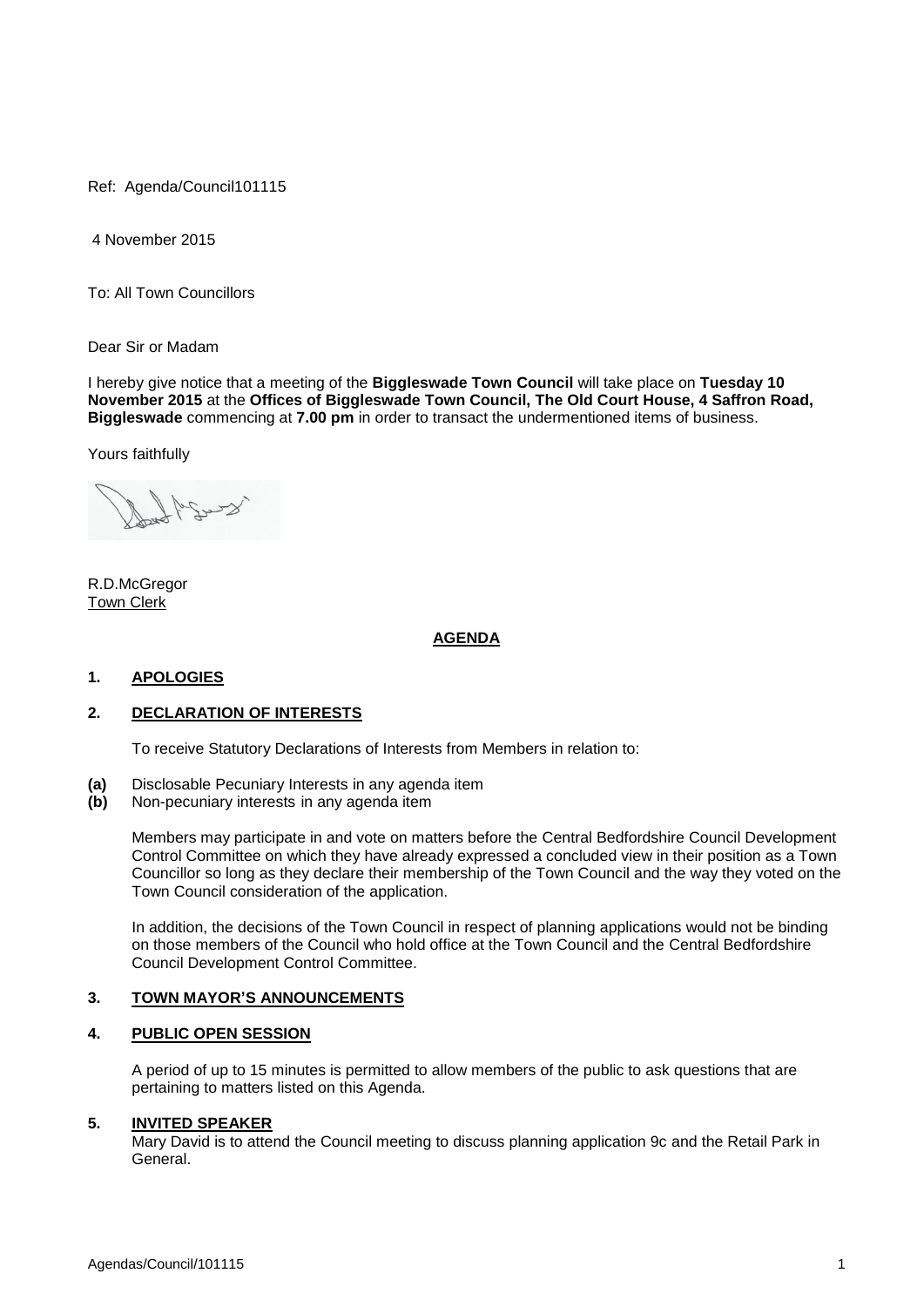# **6. MEMBERS QUESTIONS**

# **7. MINUTES AND RECOMMENDATIONS OF MEETINGS**

- **a.** For Members to receive and approve the minutes of the Town Council meeting held on 27<sup>th</sup> October 2015 at the Offices of Biggleswade Town Council, The Old Court House, Saffron Road, Biggleswade
- **b.** For members to receive and approve the recommendations of the Town Centre Management Committee held on 29th September 2015 at the Offices of Biggleswade Town Council, The Old Court House, 4 Saffron Road, Biggleswade. (Car Park Management).
- **c.** For members to receive and approve the recommendations of the Public Land and Open Spaces Committee held on the  $3<sup>rd</sup>$  November 2015 at the Offices of Biggleswade Town Council, The Old Court House, 4 Saffron Road, Biggleswade. (Public Open Space, Land East of Biggleswade).

# **8. MATTERS ARISING**

## **9. PLANNING APPLICATIONS**

- **a. CB/15/03885/FULL – 94 East Road, Langford, Biggleswade** Change of use from one dwelling to two dwellings.
- **b. CB/15/04023/FULL – 20 Eagle Farm Road** Two storey side/front extension and single storey front extension.

## **c. CB/15/03377/VOC - Biggleswade Retail Park, London Road**

Variation of Condition 20 of planning application CB/14/01181/VOC: to allow up to (75sq. m) of floor space within Unit K to be used for the sale of food and drink.

*Planning application previously went before Council on 22nd September 2015:* 

*CB/15/03377/VOC – Retail Park, London Road, Biggleswade Variation of Condition 20 of planning CB/14/01181/VOC: to allow up to 15% (77 sq. m) of floor space within Unit K to be use for the sale of food and drink.*

*It was RESOLVED that the Town Council OBJECTION to this planning application on the grounds of the application contradicts the original development plan, restricting the sale of food and drink on the retail park and if granted it will create a future precedence for similar applications to be granted.* 

# **10. ITEMS FOR CONSIDERATION**

#### **a. Biggleswade Castle**

The site of the former Biggleswade Castle is not marked in any way, a few in the town appear to know of its location. Members are asked to consider a request from Councillor B Rix to recognise the historical feature of Biggleswade Castle and consider working with BRCC or Biggleswade History Society to produce an information board near its former location. (Attached is correspondence from BRCC relating to an information board located on Mill Lane, Biggleswade).

# **b. Proposal for an FOI Request – Cllr B Rix**

Cllr Bernard Rix proposes that the Town Council make a formal FOI request to Central Bedfordshire Council and or Councillor Brian Spurr, asking for copies of the information that Councillor Spurr displayed at the meeting on the 17<sup>th</sup> September 2015, when Councillor Spurr said that he thought that CBC had made every effort to communicate the information to the residents of Biggleswade on the negotiations with Network Rail regarding the Stratton Street Bridge.

# **c. Request for proposed sign from Rotary Club of Biggleswade.**

 The Rotary Club of Biggleswade have contacted the Town Council to request permission to erect a Rotary Road Sign on Town Council land outside Stratton House Hotel, London Road. (Information is attached to this agenda).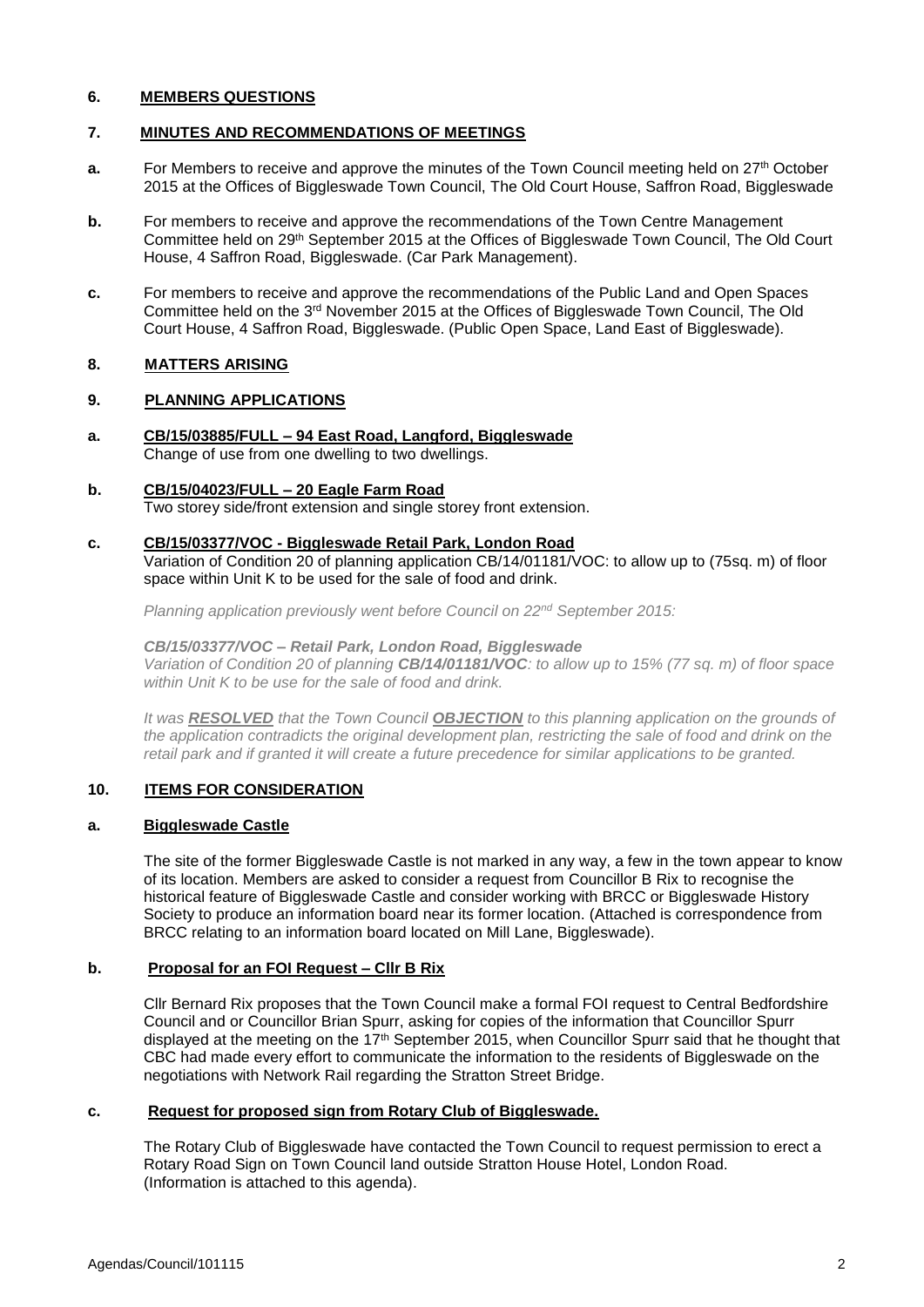# **d. Century House – Property Maintenance**

 Cllr Bernard Rix has asked that members discuss the issues of bus station maintenance. (Attached to the agenda, correspondence on the matter between the Town Clerk, a resident and Councillor Bernard Rix – also attached correspondence from CBC estates).

### **e. Dan Albone – Art Feature**

Following the Town Council meeting 27th October 2015, where the Town Council made the following resolution; following discussion on the distance and safety aspects of seating and subject to the Town Council approving a proposed layout, the Town Council has **NO OBJECTION** to the proposal. (Attached to the agenda is the proposed layout for the scheme).

### **f. Standing Orders**

Adjourned from the Town Council meeting 27th October 2015, a proposal from Councillor Hazel Ramsay to amend standing order 16a to read;

To receive and record apologies from members not able to be present and to note absent members from whom no apology has been received.

## **g. Biggleswade Parking Proposals**

At the Town Council meeting 27<sup>th</sup> October 2015, Members considered proposed on street parking restrictions within Biggleswade and made the following comments:

Zone D: Osprey Road area – Double yellow lines around junctions and no proposals in the side roads: Members would like to see further parking restrictions as well as' No Waiting', and asked if there was a reason why this was not included as it was in the Parking Strategy.

Zone E: London Road and The Baulk – 4 hours limited waiting on north side of London Road and double yellow lines on south side, Resident Permits in the Baulk: Members would like the existing restrictions increased further along to the junction of Hitchmead Road.

The following response has been received from the Traffic Engineer;

*I attach a summary of the responses received from each of the zones. In respect of the Osprey Road area, it was felt that there was insufficient support from residents to pursue either of the options put forward during the preliminary consultation exercise. However, we did receive comments, both in the returned questionnaires and in person at the evening session, expressing concerns about obstructive parking at several locations. We considered that selective yellow lines was a better option.*

*The Town Council and residents now have the opportunity to submit written representations on any of the published proposals (or lack of) and those comments will be properly considered by Central Bedfordshire Council before deciding what restrictions will actually be implemented.*

*The Drove Road/Hitchmead Road junction is outside the scope of the current exercise. Any restrictions in that area would need to be published and consulted on, so it is too late to include it in the current scheme. However, if there is a need to re-publish any proposed restrictions or we have other similar work to do in Biggleswade we wil*l *look at that junction.*

#### **h. Advertising Banners and Posters**

Councillor B Briars has raised concern around the level of advertising banners and posters placed around Biggleswade.

Members are asked to consider Cllr B Briars Concerns.

#### **i. Quotes for Christmas Fair Sound and Lights**

Following the Town Council meeting 27th October 2015, where Council **resolved** to accept quotation C which offers sponsorship and supply of equipment free of charge, with an invoiced cost of £360 it